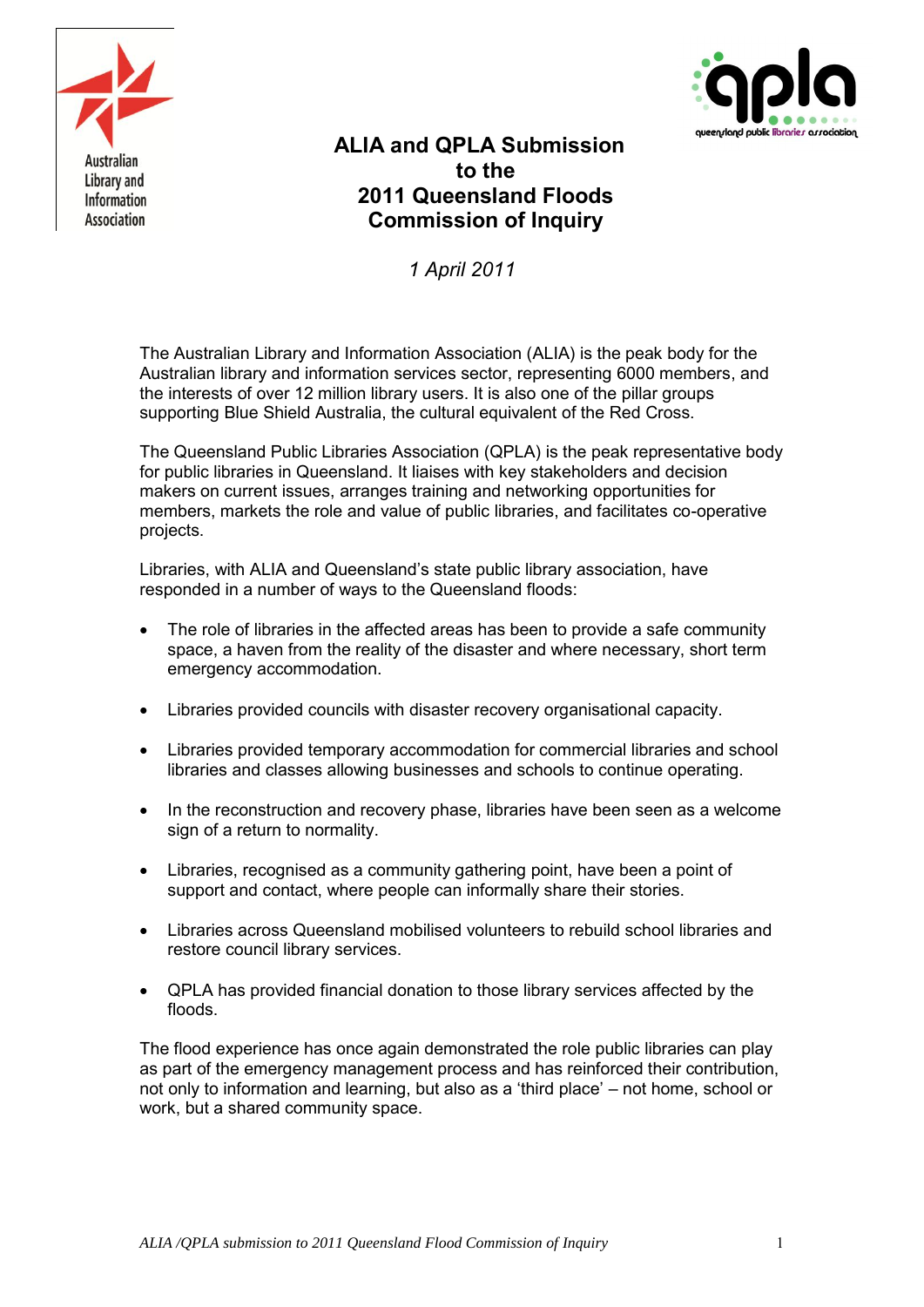## **1. Library and partner organisations**

In the case of recovery work following on from the floods, ALIA led a collaborative effort which involved library services in the affected areas, Australian Law Librarians Association (Queensland Division); Queensland Public Libraries Association; State Library of Queensland; Queensland Disaster Information Network; the Australian School Library Association and School Libraries Association of Queensland. Partners were Arts Queensland; the Australian Booksellers Association; the Australian Society of Authors and the Australian Publishers Association. Other advisors and supporters included the Queensland Bushfire Reconstruction and Recovery Authority; Municipal Association of Queensland; Department of Education and Early Childhood Development and Friends of Libraries Australia (FOLA).

Full details to supplement this summary paper are available on the ALIA website at [www.alia.org.au/disasterrecovery.](http://www.alia.org.au/disasterrecovery)

## **2. Library services affected by the floods**

Library services are active in all regions affected by flooding, including

- Brisbane
- The Lockyer Valley
- Toowoomba
- Ipswich
- Somerset / Esk
- Rockhampton
- Bundaberg
- Maryborough
- Goondiwindi
- South Burnett
- Western Downs

Ninety-two school libraries were affected by flooding but only six public libraries were significantly damaged, allowing public libraries to play an important role in providing respite for families caught up in the disaster. Four TAFE Qld libraries were damaged and remaining TAFE libraries have also played a significant role in assisting schools and communities.

The library services in the worst affected areas were the Lockyer Valley, which covers Grantham, Withcott, Gatton and Laidley; Somerset which covers Esk and Lowood; Ipswich; Emerald; Toowoomba and Brisbane. These library services played a key role in supporting the communities through the immediate aftermath of the floods and as they began reconstruction and recovery.

#### **3. The Kenmore library experience**

As areas around the Kenmore library were isolated by flood water and disconnected from electricity, residents were welcomed into the public library to access disaster recovery services. Kenmore library offered the community tea and coffee and a place to recharge mobile phones; assistance with children while parents rang banks and insurance companies; a listening ear and assistance connecting to the information they needed from the internet on the library's PCs. As travelling by roads became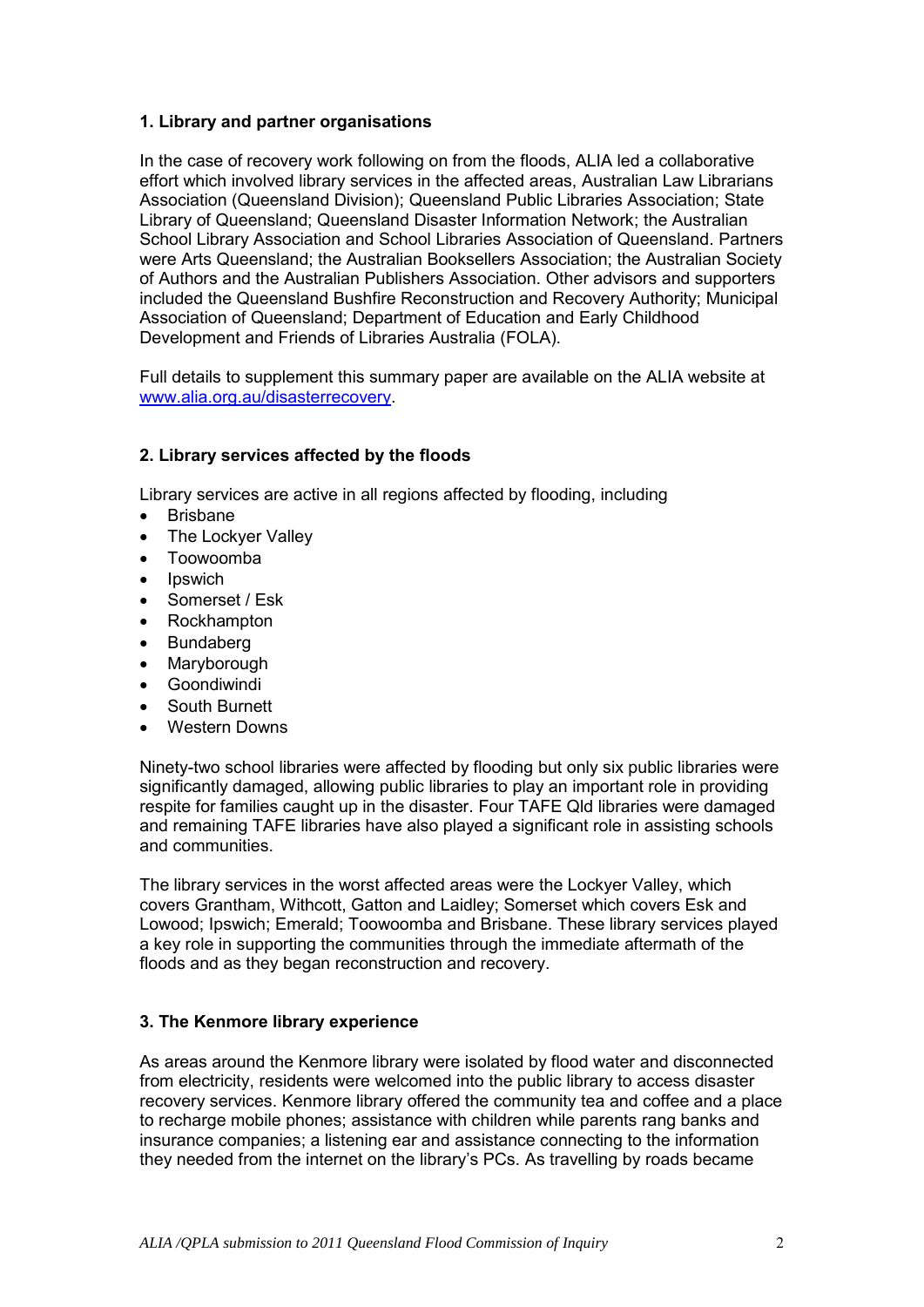impossible, families camped overnight inside the library - a safe, dry and welcoming shelter from the disaster.

## **4. The Theodore Library Experience**

The town of Theodore in the Banana Shire was isolated by floodwaters for several days. Miraculously, the Theodore Library escaped the flooding that affected the town and surrounding countryside, with floodwater stopping at the top of the front steps. The Library was used from December 12 2010 to the end of January 2011 as a base by the Disaster Committee to direct operations. The Library was central to the provision of information during and post the disaster, and emphasised the significant role public libraries played in assisting people to return to normal life.

## **5. The Esk Library experience**

The Brisbane Valley town of Esk was hit by severe flash flooding on January 10, 2011 closing roads and bridges across the Somerset region. The Somerset Regional Council library administration is based in the main Esk library which was inundated with water. Many new library resources as well as stock on the library shelves were lost. In addition, a library storage shed with furniture and resources was flooded and resources damaged beyond repair.

Community support to assist with the library branch recovery was overwhelming and highlighted the importance of the library service to the community. Council staff and volunteers were involved in the physical clean up, the discard of damaged furniture and thousands of books, the relocation of salvaged items to other library branches, and the processing of new material to shelf ready.

Despite the Esk Library closing for over two months for restoration, the Somerset regional library service operating through the Council's three other branches supported the community through the flood recovery providing internet access, community information, and programming to provide space to share stories and rebuild community spirit.

# **6. The State Library of Queensland experience**

The State Library of Queensland (SLQ) was closed to the public for three weeks during and after the flood event in Brisbane. The building and grounds sustained some damage although there was no damage to its collections. SLQ staff are providing expert disaster recovery assistance and advice to public and other libraries, including how to restore water damaged books and dealing with mould which has begun to affect some collections in flood affected areas.

The State Library has also provided some public libraries with extra broadband capacity and laptops with which to better connect devastated communities to information and services. With families in areas such as Grantham expected to be in temporary accommodation for up to two years, the need for free, reliable internet access from community hubs including libraries will continue to be essential in the long term.

SLQ is also documenting the Queensland floods, collecting photos, stories, articles and other records for the collective memory of Queensland. This collection will form an important resource for the State. It will contribute to future planning and to material for historians and artists to use in the retelling of our history.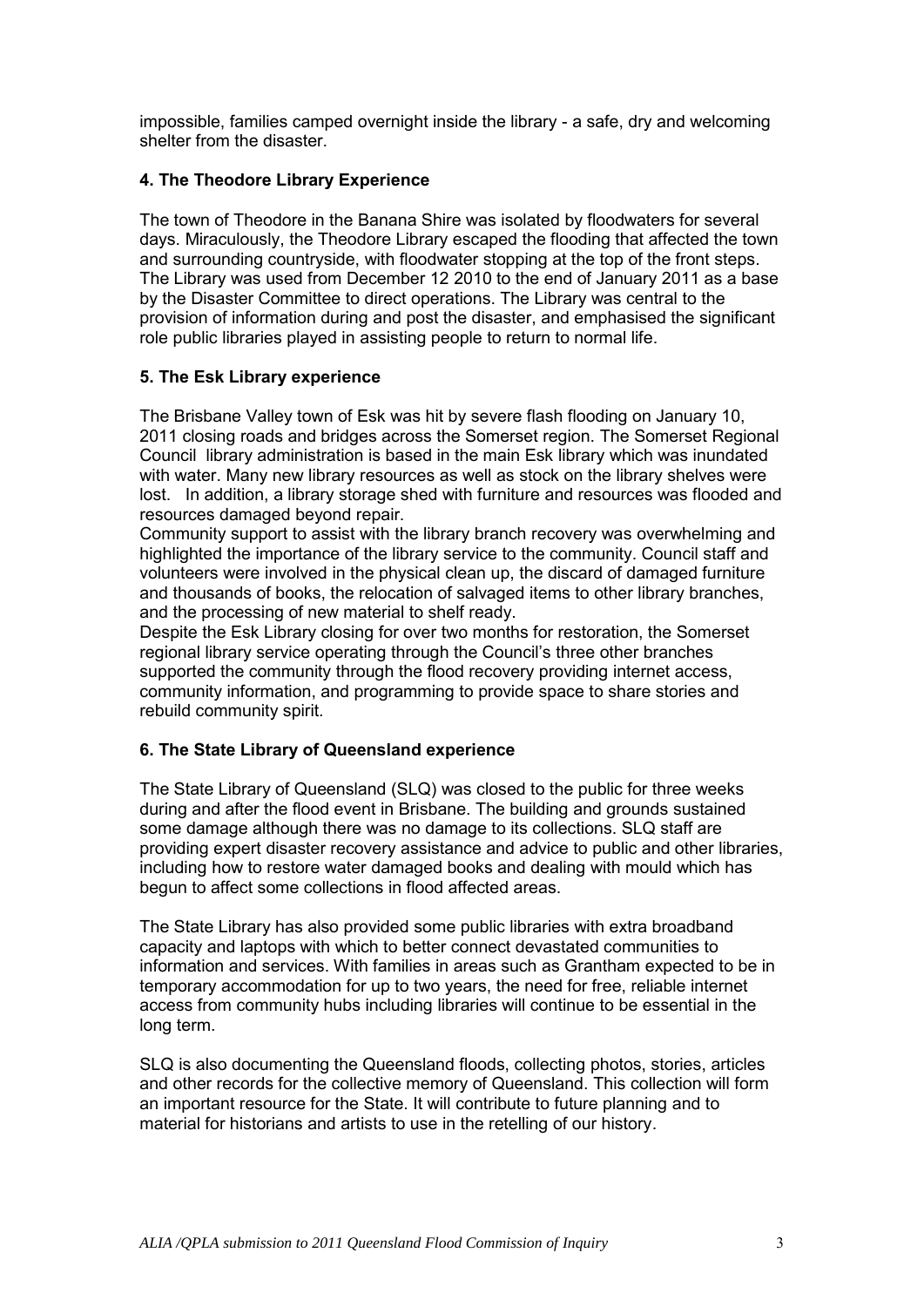## **7. Coordinating communities**

Staff within Brisbane City Council Library Services undertook the Herculean task of coordinating over 22,000 registered volunteers to help flood victims. Their efforts were critical to getting flood victims back in their homes, restoring neighbourhoods, getting the economic engine of Brisbane running and channelling the good will of Brisbane people to where it was most needed.

As after the Victorian bushfires of 2009, communities reacted quickly following the flood with offers of assistance to and book donations for libraries. Communities showed their support for libraries by helping with the evacuation of libraries including Fairfield, New Farm and Stones Corner in Brisbane and subsequently restocking those libraries which were not ultimately inundated.

Post-flood, ALIA is taking a lead role in coordinating the response to library disaster recovery. As the final report into the ALIA Victorian Bushfires Disaster Recovery Project showed, of the 182 pallets of books donated to fire damaged libraries in Victoria, only 20% were professional assessed as being of a suitable quality for libraries. Libraries are better served by the donation of cash, book vouchers and skilled labour. To this end, ALIA is working with the library community and partner associations to gather and distribute the appropriate resources to libraries. The final report into the ALIA Victorian Bushfires Disaster Recovery Project can be found at http://www.alia.org.au/disasterrecovery/ALIADRPfinalreportMay2010.pdf.

#### **8. Documentation**

The status of libraries in affected areas, facts sheets and information on water damage in libraries, links to other associations and information as well as the report into the Victorian Bushfires response have been published on the ALIA website (http://www.alia.org.au/disasterrecovery/). ALIA used the bushfire experience to update disaster planning guidelines and advice for libraries around Australia and the experiences of libraries during and after the floods will also be used to inform planning and preparation in the library sector.

# **9. Issues and considerations**

Libraries' experiences of the Queensland floods raised several issues and confirmed others.

- Libraries need to have emergency plans in place to minimise damage to their own property and collections.
- It would be beneficial for galleries, libraries, archives and museums in the same area to work in partnership, providing practical support to each other, for example a safe repository for books, artefacts and valuable items under threat.
- At each location, the safety of staff is imperative, both physical safety and mental well-being.
- Libraries contribute to the well-being of the community in a way that extends far beyond the bricks and mortar, vehicles, books and computers.